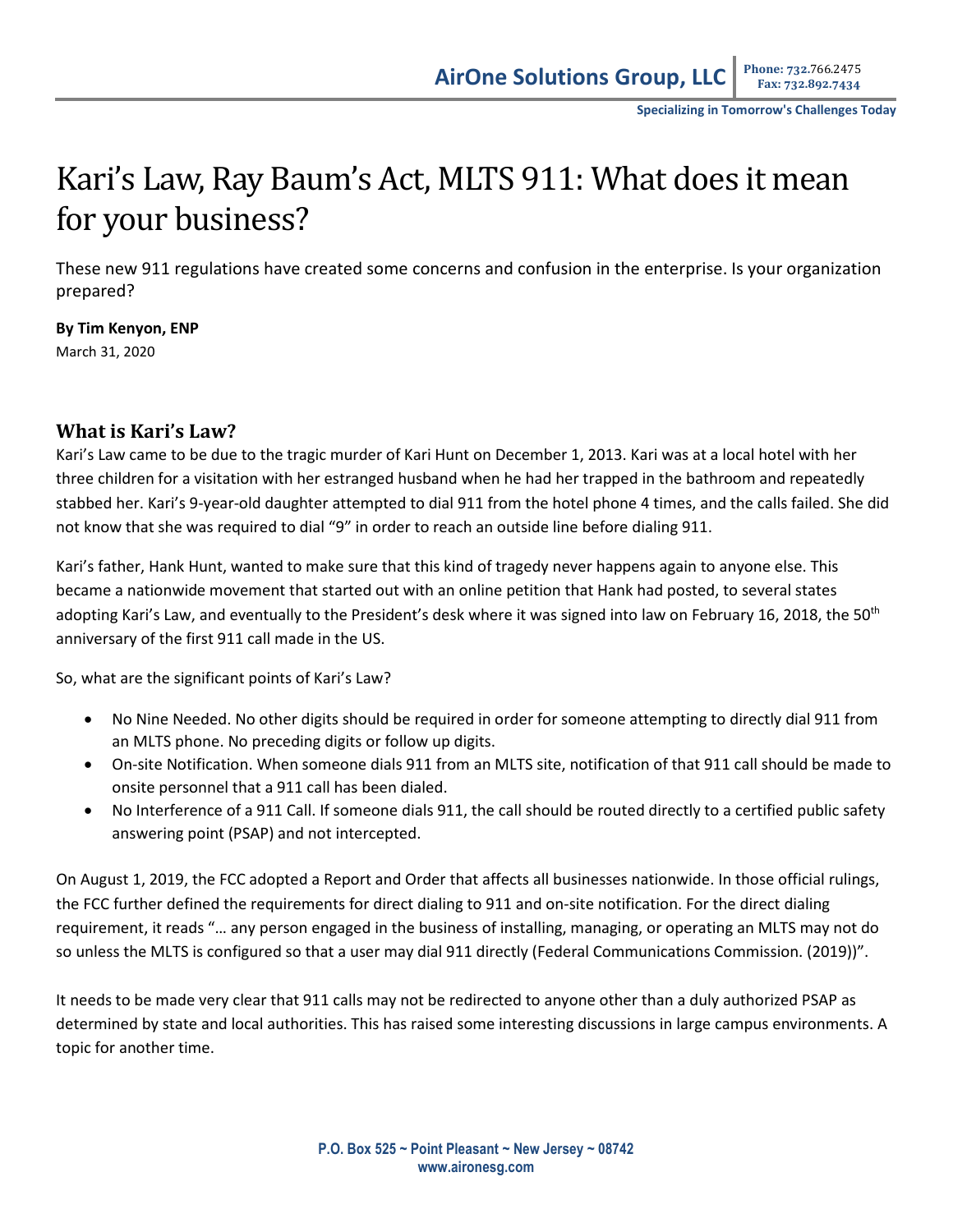#### **Specializing in Tomorrow's Challenges Today**

For the official notification requirement pertaining to businesses, the Report and Order reads as follows: "[…any person engaged in the business of installing, managing, or operating" MLTS for use in the United States] shall configure the system to provide a notification to a central location at the facility where the system is installed or to another person or organization regardless of location, if the system is able to be configured to provide notification without an improvement to the hardware or software of the system (Federal Communications Commission. (2019))".

The primary purpose of this notification requirement is to make sure that when public safety-first responders arrive on site, that on-site personnel are able to provide any assistance required for access if needed. Open the gates, clear the path, open the doors, secure the elevators, provide basic first aid if required. Beyond that, the situational awareness provided on-site could be instrumental in initiating evacuation procedures, lockdown procedures, securing the scene, all of these other things can be taking place simultaneously while public safety is on the way.

## **Kari's Law Effective Date**

The Report and Order further clarified that "the effective date provision states that Kari's Law "shall apply with respect to a multi-line telephone system that is manufactured, imported, offered for first sale or lease, first sold or leased, or installed after" February 16, 2020. ((Federal Communications Commission. (2019)).

What that means for the customer is that after February 16, 2020, any organization that installs a new MLTS system or modifies their communications systems in any way are also obligated to ensure that their communications systems do not prevent or hinder a person from dialing 911 directly. Also, when a user dials 911 from your organizations communications system, that someone in your organization is also notified so that they can provide any assistance required to get into the facility, etc. These notifications can be in the form of a PC based alert on the desktop, a SMS text message, email. Information on the alerts should include the extension number that dialed 911, location details and call back number.

So, to clarify, all *NEW* MLTS implementations after February 16, 2020 must comply with Kari's Law. However, the law does NOT require organizations to ensure compliance on existing legacy systems. It is still highly recommended that customers do whatever they can to come into compliance regardless. Failure to be in compliance can raise some substantial risks for your organization and you may wish to seek legal counsel to determine a proper path forward for your organization.

# **What is Ray Baum's Act Section 506?**

Ray Baum's Act was named after the late Oregon State representative Ray Baum who worked with the Federal Communication Commission (FCC) on telecommunications issues while in office. This new regulation is officially titled "Repack Airwaves Yielding Better Access for Users of Modern Services Act of 2018". Ray Baum's Act.

This act amends the Communications Act of 1934 to reauthorize appropriations for the FCC. As part of this reauthorization, section 506 of the law and subsequent FCC rulemaking require that phone systems transmit 911 calls to the appropriate PSAP with "dispatchable location" details.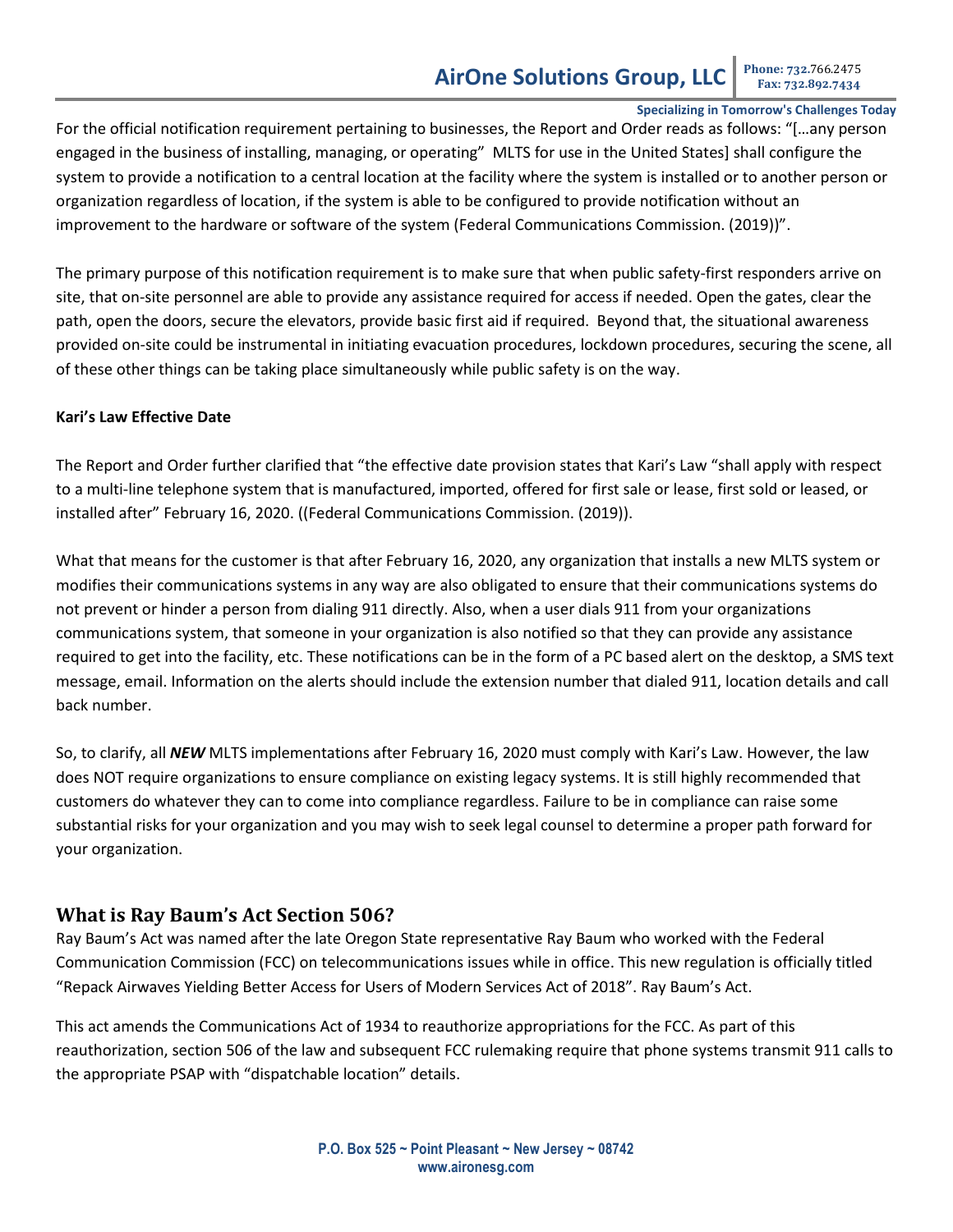#### **Specializing in Tomorrow's Challenges Today**

In the FCC's proceedings, as defined in the law, "dispatchable location" is defined as "the street address of the calling party, and additional information such as room number, floor number, or similar information necessary to adequately identify the location of the calling party ((Federal Communications Commission. (2019))". In some office environments, this could include building, floor number, wing, office, cubicle or other location information allowing first responders and in-building security personnel to reasonably determine the location of the person calling 911.

#### **Ray Baum's Act Effective Dates**

The rulings for compliance with Ray Baum's Act Section 506 are as follows:

#### *Fixed MLTS Devices*

• **Rule:** "We therefore conclude that providing dispatchable location for 911 calls from fixed MLTS devices used onpremises is readily achievable. We also conclude that dispatchable location from fixed MLTS devices should be provided automatically and that the street address associated with the fixed end-point should be validated ((Federal Communications Commission. (2019))".

**Compliance Date: January 6, 2021**. "We conclude that a one-year timeframe is more reasonable to ensure timely implementation while affording affected parties reasonable time to take the necessary steps to come into compliance ((Federal Communications Commission. (2019))".

#### *Non-Fixed MLTS Devices*

• **Rule:** "MLTS providers must convey automated dispatchable location for such devices when technically feasible but may rely on the MLTS end user to provide or confirm dispatchable location information manually, e.g., by responding to a system prompt ((Federal Communications Commission. (2019))".

**Compliance Date: January 6, 2022. "**These requirements will take effect two years from the effective date of rules adopted in this order ((Federal Communications Commission. (2019))".

#### *Off-Premise 911 Devices*

• **Rule:** "For off-premises 911 calls, the MLTS operator or manager must provide (1) dispatchable location, if technically feasible, or, otherwise, either (2) manually-updated dispatchable location, or (3) enhanced location information, which may be coordinate-based, consisting of the best available location that can be obtained from any available technology or combination of technologies at reasonable cost ((Federal Communications Commission. (2019))".

**Compliance Date: January 6, 2022. "**This requirement will take effect two years from the effective date of rules adopted by this order ((Federal Communications Commission. (2019))".

## **The Impact on the Enterprise**

Both Ray Baum's Act and Kari's Law instill new federal regulations that in some states may have already existed, and enterprises in those areas are likely to be compliant already. Having these regulations federalized in my opinion provides more clarity for large enterprise clients with facilities all over the country on what their legal responsibilities are. And helps provide for consistency on a national level.

In our current environment, enterprises are seeing a mixed bag of telephony environments, and in a lot of cases, a significant shift to softphones and wireless and remote work-at-home employees. These things can make tracking location increasingly more difficult. As Next Generation 911 (NG911) becomes more prevalent and solutions are more widely available, this location tracking becomes more easily able to achieve.